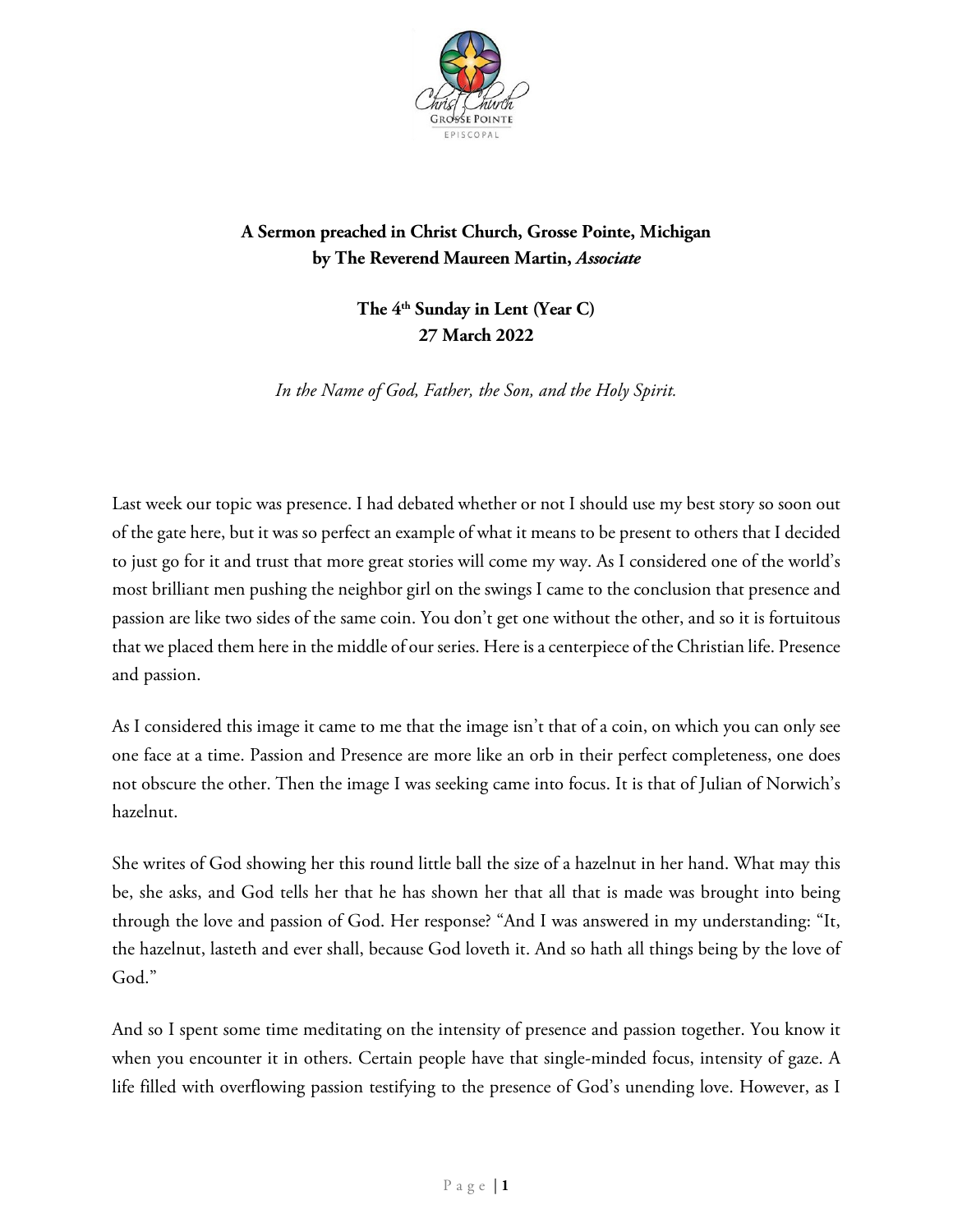

said last week, most of us are Alberts, not Einsteins, but God is no less present in our passions. Passions of any kind should be celebrated and nurtured.

One way we encourage human passion is through arts education. I have a funny story that I hope is relatable. When I was nine my mother finally gave in to my begging for piano lessons. Soon, I was crying at every lesson. Hot Cross Buns was my utter defeat, but I was not giving up. I just kept crying at lessons and struggling away at home. It wasn't exactly what we think of when we imagine passion, unless you consider that one time I got so angry that I passionately colored an entire page of my piano book jet black with my pencil.

I was on fire. I scribbled and scribbled until the paper shined with pencil lead. Once this fit of passion left me I realized, a little too late, that there was no hiding this masterpiece. My mother and teacher would see the evidence of my rage. Needless to say, I wasn't heading off to Interlochen anytime soon, but I persisted and eventually the things I understood in my head were finally coming out of my hands. I learned to love practicing. Within the practice of anything which requires a great deal of concentration there is a godly gift waiting to be discovered, a hint of God's passion and a direct experience of his never ending love for us.

If you aren't sure what you are passionate about, know that passion is the thing that makes you lose all sense of time. It keeps you up late at night. It makes you talk people's ears off. It is energy. It is love.

Most people who engage in any kind of passion experience this inner drive. They also experience the drive to share their passion: no matter how scared they feel when they offer themselves they do it anyway. Passion is risk. Whether the thing you are sharing with the world is your first poem, a lumpy vase, your awesome free throw, a blurry photograph of your cat, your fanciest cupcakes, or your first solo, you are sharing with the world a little corner of your true self. Through your passion your are becoming present to the world as the blessed child of God you were meant to be.

We all want this for our kids, that they develop a sense of passion for something in their lives, but I feel like we give up on it for ourselves somewhere along the way. Like, somehow becoming an adult takes all the fun out of taking risks and being vulnerable in front of others. And yet, God is wild and passionate about us. How can we learn to re-engage with God joyfully and with passion?